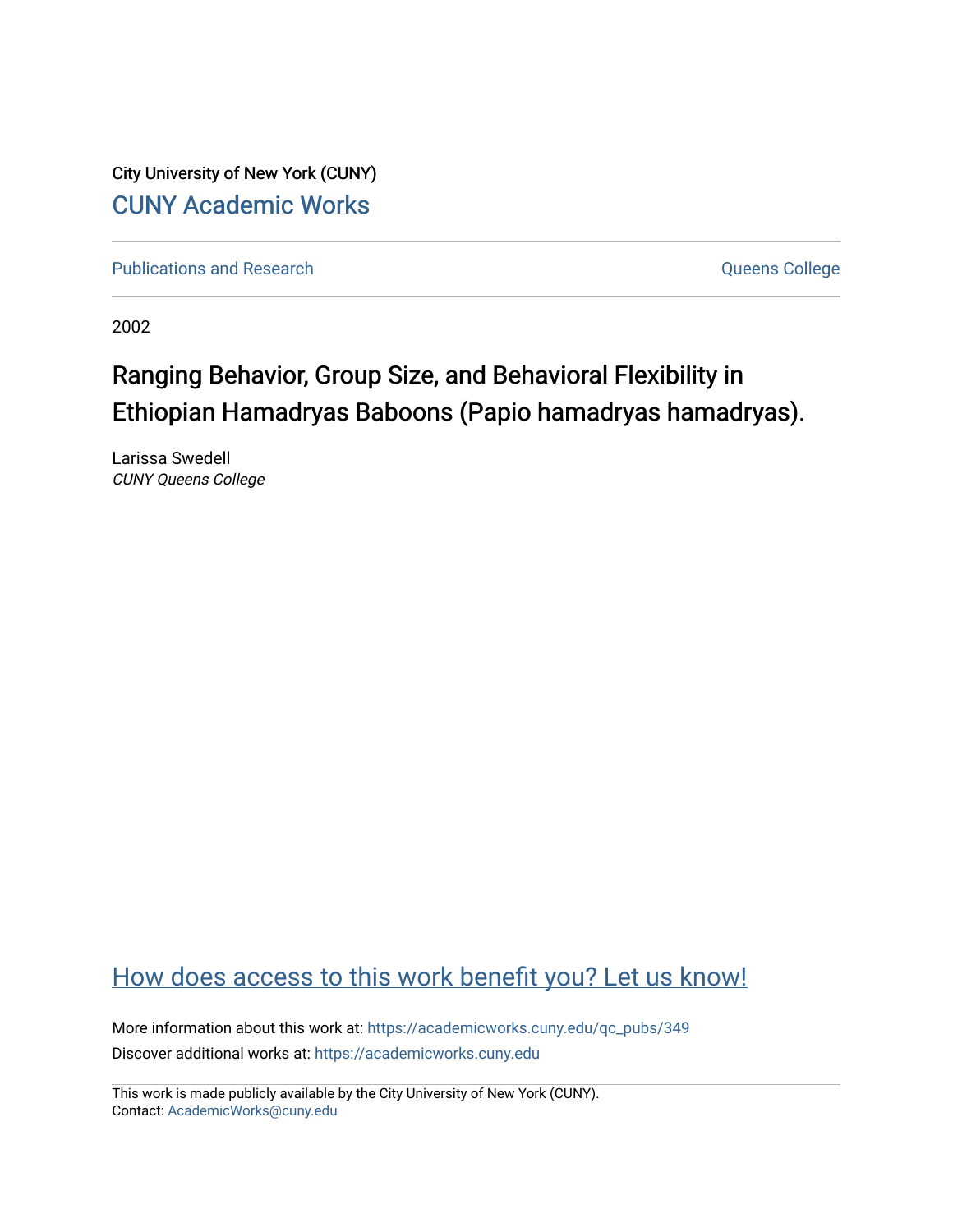Folia Primatol 2002;73:95–103 Received: April 12, 2001

Accepted after revision: April 19, 2002

## **Ranging Behavior, Group Size and Behavioral Flexibility in Ethiopian Hamadryas Baboons (Papio hamadryas hamadryas)**

Larissa Swedell

Queens College, City University of New York, N.Y., USA

## **Key Words**

Hamadryas baboons  $\cdot$  Behavioral ecology  $\cdot$  Group size  $\cdot$  Home range size  $\cdot$ Daily path length  $\cdot$  Seasonality  $\cdot$  Diet

#### **Abstract**

This study reports group size, home range size, daily path lengths, seasonal effects on ranging behavior and qualitative information on diet for a population of hamadryas baboons inhabiting the lowlands of the northern Rift Valley in central Ethiopia. The minimum home range size and daily path length for this population are similar to those reported for other populations of hamadryas baboons in Ethiopia and Saudi Arabia. Group sizes, however, are much larger than those in most other hamadryas populations for which published data are available. The large group sizes in this area may be related to the abundance of one food resource in particular, doum palm nuts. Overall, this study suggests that hamadryas baboons may be more flexible in some aspects of their behavioral ecology (e.g. group size) than in others (e.g. ranging behavior).

Copyright © 2002 S. Karger AG, Basel

## **Introduction**

Hamadryas baboons *(Papio hamadryas hamadryas)* range throughout the semi-arid regions of the Horn of Africa, including parts of Ethiopia, Sudan, Somalia, Djibouti and Eritrea [1–3], as well as the southwestern tip of the Arabian peninsula in Yemen [4] and Saudi Arabia [5, 6]. Called 'desert baboons' to distinguish them ecologically from other *Papio* baboons ('savanna baboons' and 'mountain

## **KARGER**

2002 S. Karger AG, Basel 0015–5713/02/0733–0095\$18.50/0

Fax + 41 61 306 12 34 E-Mail karger@karger.ch Accessible online at: www.karger.com

www.karger.com/journals/fpr E-Mail lswedell@qc.edu Dr. Larissa Swedell, Department of Anthropology Queens College, City University of New York Flushing, NY 11367-1597 (USA) Tel. +1 718 997 2897, Fax +1 718 997 2928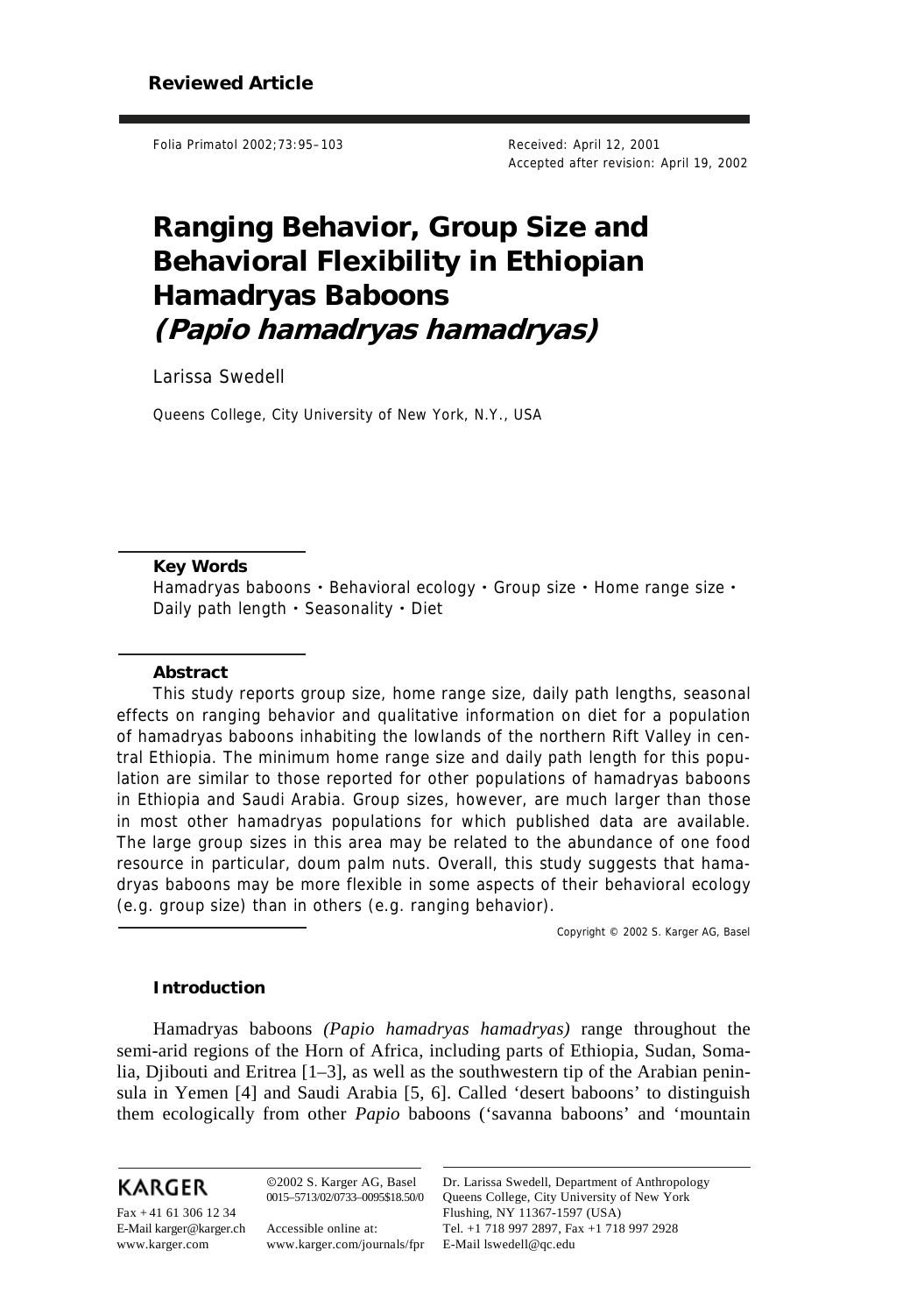baboons'), hamadryas baboons are unusual among primates with regard to their complex, multi-level social system (shared only by geladas) and their extreme male-dominated society, both of which have been interpreted as adaptations to a harsh semi-desert environment [1, 7, 8].

Three main levels of organization characterize hamadryas society [1, 9, 10]. *Troops* are large aggregations that assemble at sleeping sites but do not otherwise function as cohesive social groups. Each troop includes one or more *bands*, here referred to as *groups*, whose members are spatially cohesive and coordinate their movements. The band, or group, is the social unit analogous to the 'troop' or 'group' of other papionin monkeys [7]. Within each band are a number of *one-male units*, each consisting of one 'leader' male, one or more females, their dependent offspring and sometimes one or more 'follower' males. Cohesion of one-male units is maintained by aggressive herding behavior of leader males, who threaten and bite females that become spatially or socially separated from their unit. Also within bands are 'solitary' males, males who are not associated with any one-male unit in particular. Abegglen [10] observed a fourth level of social organization between that of bands and one-male units, the *clan*. Abegglen reported that members of each clan were spatially and socially distinct from other clans, both during daily travel and on the sleeping cliffs. The clan structure was also observed by Stolba [11] in other bands near Erer Gota.

Our understanding of hamadryas behavioral ecology comes largely from the work of Kummer and Kurt [1, 9], who surveyed several hamadryas groups, including the 'White Rock' group, near Erer Gota, Ethiopia, over a period of 12 months in 1960 and 1961. Subsequently, Nagel [12, 13] compared the behavioral ecology of a hamadryas group near Awash Station, about 170 km southwest of Erer Gota, with an anubis (*P. hamadryas anubis*) group in the same area. Additional data on hamadryas behavioral ecology were collected by Sigg and Stolba on the 'Cone Rock' group near Erer Gota in the mid-1970s [14, 15]. In this paper, I report results from a 14-month field study of a group of wild hamadryas baboons inhabiting a region in the far north of the Awash National Park, about 180 km southwest of Erer Gota, and compare these results to those from studies of wild hamadryas baboons in Ethiopia, Eritrea, Saudi Arabia and Yemen.

#### **Methods**

## *Study Site*

Awash National Park is located in the semi-arid lowlands of the northern Rift Valley of Africa, about 150 km east of Addis Ababa, Ethiopia. The southern boundary of the park is formed by the Awash River, along which there is a zone of hybridization between hamadryas *(P. hamadryas hamadryas)* and anubis *(P. hamadryas anubis)* baboons that has been the subject of long-term investigation by the Awash National Park Baboon Research Project [16, 17]. The northern boundary of the park is formed by the Kesem River (a tributary of the Awash), the Awara Melka State Farm and the accompanying village of Sabure, and an area of hot springs known as Filoha ('fil woha' means 'hot water' in Amharic). At Filoha lies the northern-most outpost of Awash National Park and a cliff commonly used as a sleeping site by hamadryas baboons. An area of about 5  $km^2$  immediately surrounding the Filoha outpost consists largely of hot springs, doum palm trees *(Hyphaene thebaica)*, palm scrub and tall marsh grasses. The surrounding area resembles typical hamadryas habitat [1, 7] in that it is essentially a semi-arid thornscrub dominated by several species of shrubby *Acacia*.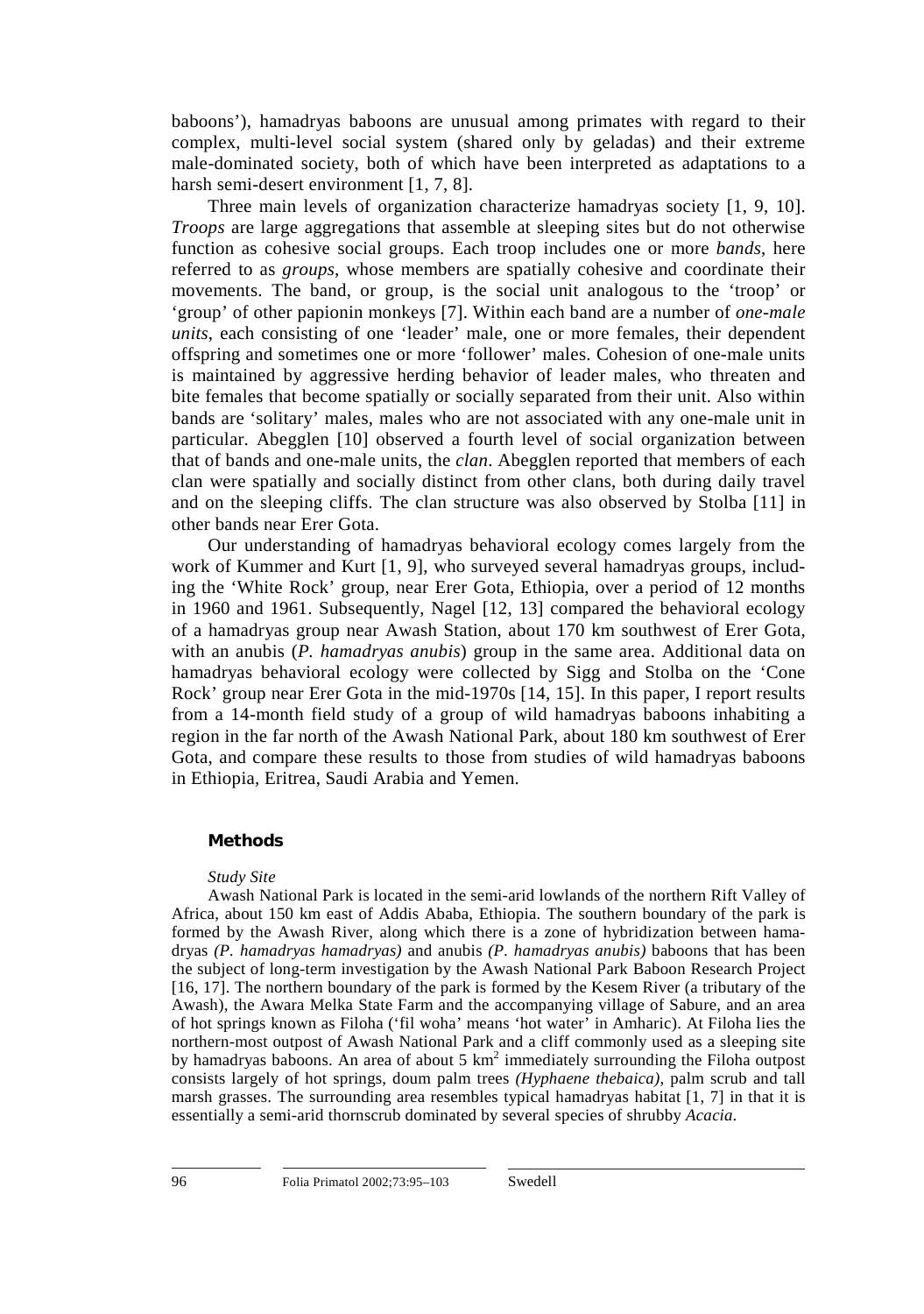The Awash region has two periods of seasonal rainfall: the long rains, occurring for 2– 3 months between late June and September, and the short rains, occurring sporadically and intermittently between February and May. Of the 500–600 mm of annual rainfall reported by the park headquarters, 40 km south of Filoha [13, 18], the vast majority falls during the long rains, or wet season, of July and August. The drier months are generally about 2˚C warmer (average afternoon shade temperature 34.4˚C) than the rainy months (32.7˚C), with a peak of dryness and temperature (averaging 36˚C) in May and June, just before the beginning of the wet season.

#### *Subjects*

At least five groups (bands) of hamadryas baboons range throughout the Filoha area (both in and outside the park) and sleep on numerous cliffs, each 5–10 km apart. For the purposes of this study, three main groups (groups 1, 2 and 3) were identified, and group 1 was chosen as the main study group. In April 1998, group 1 consisted of about 175 individuals: 46 adult females, 10 subadult females, about 30 adult males (24 of whom were leader males of one-male units), about 10 subadult males and at least 80 adolescent males, juveniles and infants. The sex ratio of adult females to adult males ranged from 1.3 to 1.8 over the course of the study period. The two main sleeping cliffs of group 1 were the eastwardfacing cliff at Filoha, about 200 m from the Filoha outpost, and a westward-facing cliff near the village of Wasaro, about 4.3 km from the Filoha cliff.

#### *Behavioral Observations*

Group 1 was observed on and off for a total of about 14 months between October 1996 and September 1998. Groups 2 and 3 were observed for a period of 2–3 weeks each during April and May 1997. Qualitative observations and data from groups 2 and 3 were used only to confirm that the broad patterns of behavior observed in group 1 were typical of this population of hamadryas baboons. A total of 986 h over 262 days were spent in contact with one or more baboon groups. Observation days and data collected, however, were not evenly distributed throughout the study period. No observations were conducted between May 29 and December 7, 1997, due to a field accident and the subsequent recovery period. Additionally, very few observation days were possible during the 1998 wet season (between late June and September) because observations and access to sleeping sites other than Filoha were hindered due to heavy rain and flooding. Therefore, most observations took place during the 1996–1997 dry season (November 1996 to May 1997) and the 1997–1998 dry season (December 1997 to June 1998).

Behavioral observations were made every day that group 1 had slept at the Filoha cliff the previous night, and also on some days that the group slept at the Wasaro cliff the previous night (depending on access to a vehicle and weather conditions). Follows began at dawn and lasted as long as possible each day, though the majority were cut short of a full day because the group was traveling too fast to keep up with it, the group traveled through an area of marshy swamp or hot springs that was not traversable by the human observer, or continuous heavy rain made observation impossible. When the group was traveling, the direction of travel and all changes in direction of travel (using a compass) were recorded as they occurred. Because the broader study (reported elsewhere) of which these results are a part did not focus on feeding ecology, systematic data on feeding behavior were not recorded. However, the identity, if known, of all food items that the baboons were observed eating was recorded ad libitum.

For analysis of ranging patterns, a map of the Filoha-Wasaro area was constructed using topographic maps based on satellite images obtained from the Ethiopian Mapping Authority in Addis Ababa. Landmark data were collected with a handheld Magellan 2000 GPS unit (with 100-meter error) and used to fit points on the map to known locations in the baboons' home range. Travel directions and durations recorded during daily follows were transcribed onto the map, and path lengths were calculated using a known scale.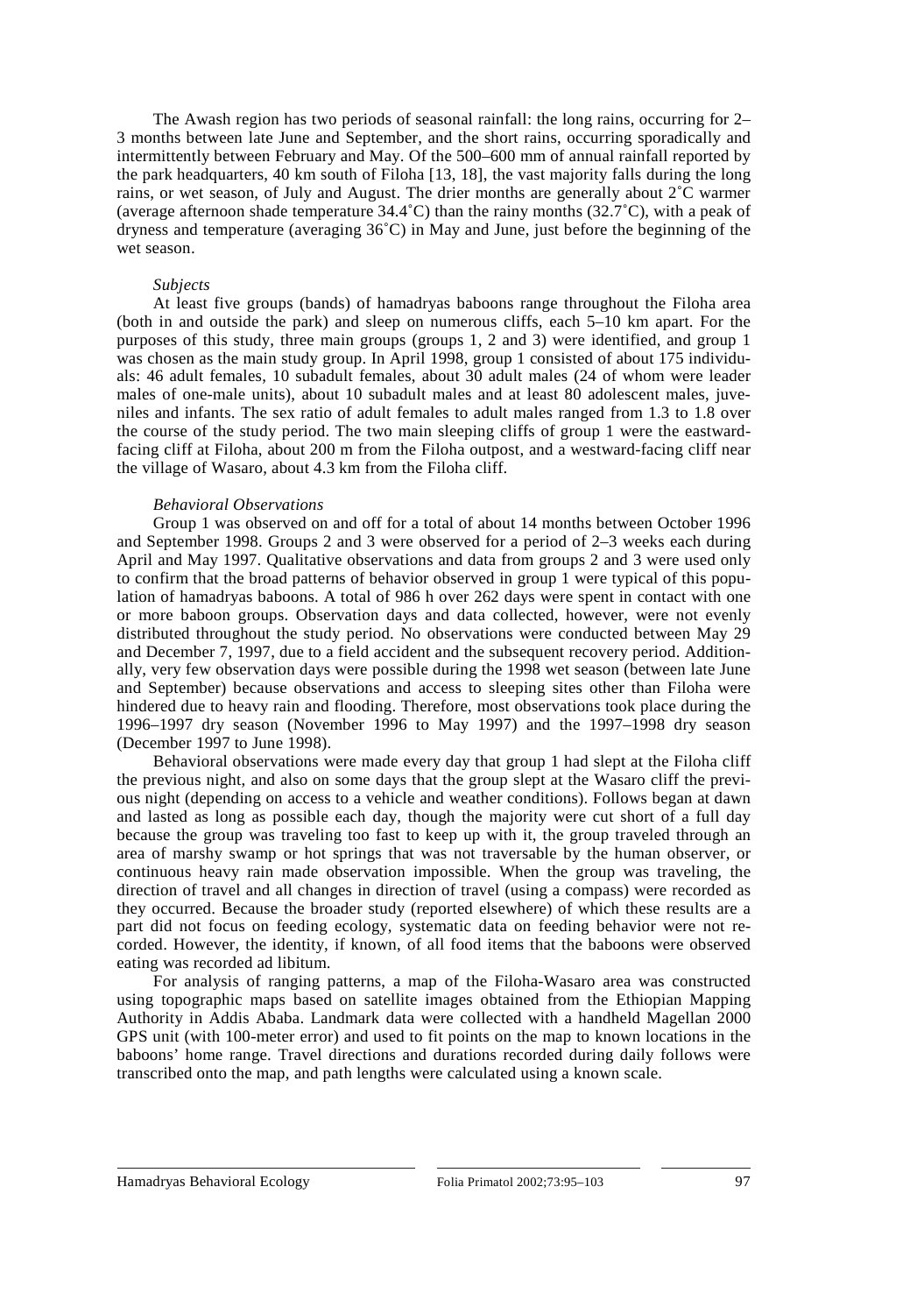#### **Results**

#### *Group Size*

Group 1 consisted of about 150 individuals in November 1996 and about 170 in September 1998. Groups 2 and 3 consisted of about 200 and 220 individuals, respectively. A fourth group consisted of at least 100 individuals, and a fifth group consisted of about 50 individuals. Smaller groups of fewer than 30 individuals were observed on two occasions, but it is not known whether these were the same group. As such smaller groupings were observed only twice over a period of 14 months, it is likely that they were temporary foraging parties (e.g. clans) of a larger group (band).

#### *Home Range Size*

The estimated minimum home range size for group 1 is 30  $\text{km}^2$ . Group 1's home range is undoubtedly much larger than this, however, because the group was often lost or left while traveling towards, and presumably beyond, the edges of the mapped area. There were also several periods, including a 25-day period during the 1998 wet season, when group 1 could not be found at any of its known sleeping sites and was probably ranging southwest of Wasaro, closer to Mt. Fantalle and outside of the estimated home range area.

## *Daily Path Length*

Of the 30 days for which a complete daily path for group 1 was mapped (i.e. those days for which their starting and ending points were known and they were followed for most or all of their route), path lengths varied from 3.2 to 11.2 km, with an average of 7.5 km. Some daily path lengths are minimum figures because the group was not followed all the way to its sleeping site (because dusk was approaching and the observer had to return to the base camp before dark) but its final destination was confirmed by driving to the sleeping site the next morning. On these days, it was assumed that the baboons followed the shortest path from where they were left to their sleeping site, but they may have followed a more circuitous route instead. Therefore, a mean daily path length of 7.5 km is probably a slight underestimate.

#### *Seasonality*

While observations during the dry season far outnumbered those during the wet season, some preliminary results with respect to seasonality can be reported. The 7 wet season routes that were mapped averaged 8.1 km and ranged from 5.0 to 10.0 km. The 23 dry season routes that were mapped averaged 7.3 km and ranged from 3.0 to 11.2 km. The dry season routes were, on average, slightly (though not statistically significantly) shorter than the wet season routes. There was a greater range for the dry season routes (8.2 km) than for the wet season routes (5.0), however, and the longest routes occurred during the dry season, not the wet season. The only routes that were greater than 10 km  $(n = 3)$  occurred during the dry season, and the only routes that were less than 5 km  $(n = 4)$  also occurred during the dry season. A greater range for wet season routes (similar to that for dry season routes) would most likely result from a larger sample size, as it is unlikely that my sample of 7 wet season routes is representative for this population.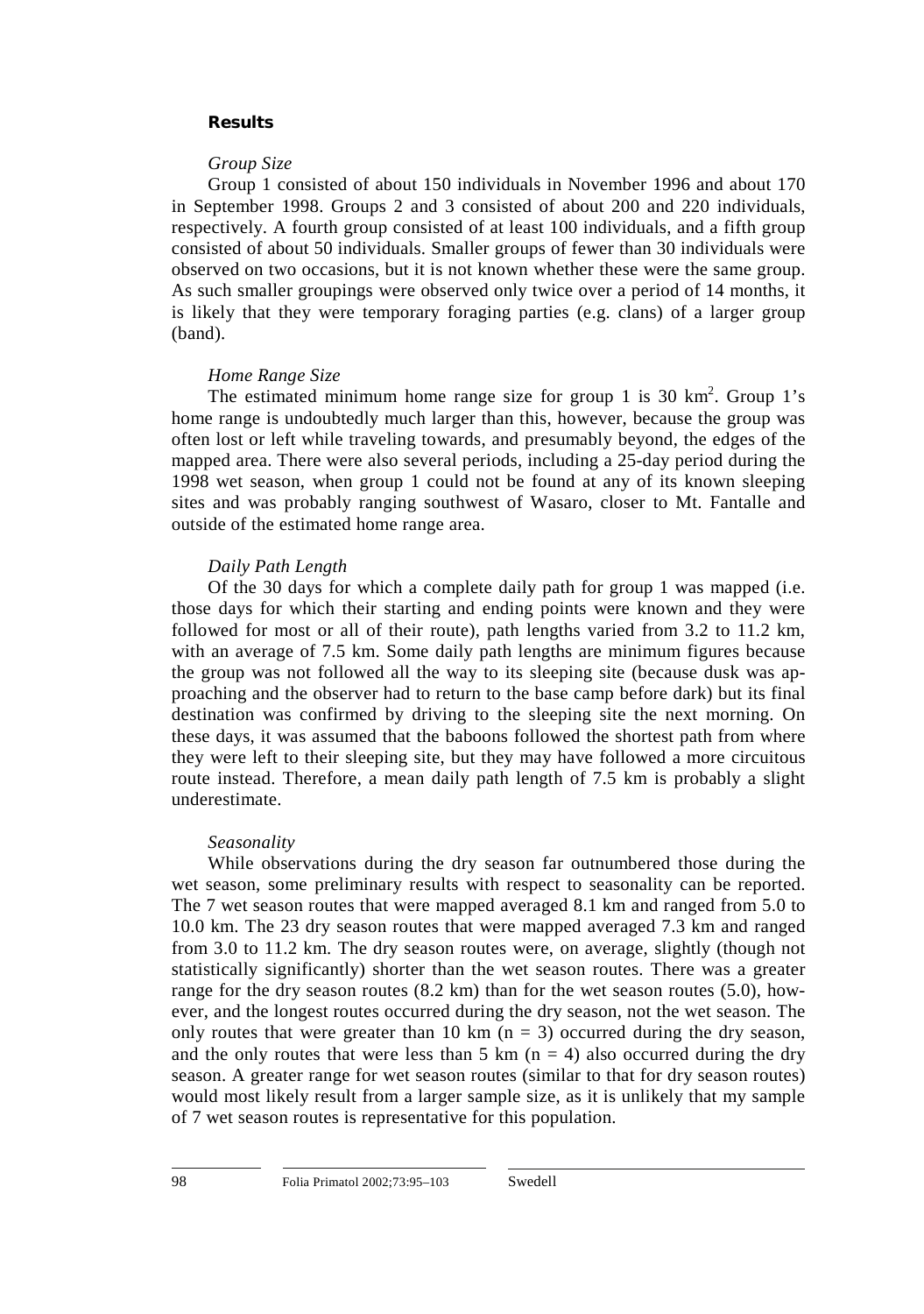| Filoha<br>(this study)                                             | Erer Gota.<br>Ethiopia <sup>[1]</sup>              | Erer Gota.<br>Ethiopia [15]                                            | Erer Gota.<br>Ethiopia [10] | Awash Station<br>Ethiopia [13] | Saudi Arabia<br>$\lceil 5 \rceil$ | Saudi Arabia Yemen<br>[20, 23] | [4]       |
|--------------------------------------------------------------------|----------------------------------------------------|------------------------------------------------------------------------|-----------------------------|--------------------------------|-----------------------------------|--------------------------------|-----------|
| $50 - 220$                                                         | Group (band) sizes observed<br>$30 - 90$           | $62 - 95$                                                              | $52 - 90$                   | $51 - 57$                      | $13 - 70$                         | $9 - 102$                      | $22 - 89$ |
| 30                                                                 | Estimated home range size, km <sup>2</sup><br>n.r. | 28                                                                     | n.r.                        | n.r.                           | n.r.                              | 9.31                           | n.r.      |
| Daily path lengths, km<br>$3.2 - 11.2$<br>mean $7.5$<br>$(n = 27)$ | $4.1 - 19.2$<br>mean $13.2$<br>$(n=9)$             | mean 8.6<br>(band I; $n = 57$ )<br>mean $10.4$<br>(band II: $n = 13$ ) | n.r.                        | mean $6.5$<br>$(n = 7)$        | n.r.                              | $1.04 - 14.03$<br>(mean n.r.)  | n.r.      |
| $n.r. = Not reported.$                                             |                                                    |                                                                        |                             |                                |                                   |                                |           |

**Table 1.** Group size, home range size and daily path length of Filoha hamadryas baboons compared to Erer Gota, Ethiopia, Awash Station, Ethiopia, Saudi Arabia and Yemen

During the 1998 wet season, group 1 spent a greater percentage of time away from Filoha than during either dry season. For a period of 25 days from August 4 to August 28, 1998, group 1 did not sleep at either the Filoha cliff or the Wasaro cliff. During this time it was suspected, but not confirmed, that group 1 was using a sleeping site several kilometers to the southwest of the Wasaro cliff.

## *Diet*

The main food items eaten year-round were the nuts of doum palm trees *(Hyphaene thebaica)* and the leaves, flowers, pods and seeds of *Acacia senegal* and *A. mellifera*. Other common food items were grass seeds, blades and flowers, *A. nubica* leaves and seeds, and *Grewia tenax* berries. Grass roots, *A. tortilis* seeds and sap from *A. senegal* were also occasionally eaten. Both the doum palms and most *Acacia* species appeared to be variable enough in their reproductive cycles so that there were ripe palm nuts as well as *Acacia* flowers and young leaves available year-round. On three occasions, I observed baboons (2 adult males and 1 adult female) eating Abyssinian hares *(Lepus capensis habessinicus)*, which are common in the region.

## **Discussion**

Table 1 shows the group size, home range size and daily path length of group 1 at Filoha compared to other populations of wild hamadryas baboons for which published data are available. The group sizes at Filoha are considerably larger overall than those reported for most other hamadryas populations. However, stable groups of 120–190 baboons, similar to group sizes observed at Filoha, have been observed on cliffs along the Wabi-Shebeli River, south of Awash [A. Mori, pers. commun.], and bands of over 200 baboons have been observed at Durfo, Eritrea [19]. Filoha is therefore not the only site where hamadryas baboons form groups of 200 individuals or more.

Hamadryas Behavioral Ecology Folia Primatol 2002;73:95–103 99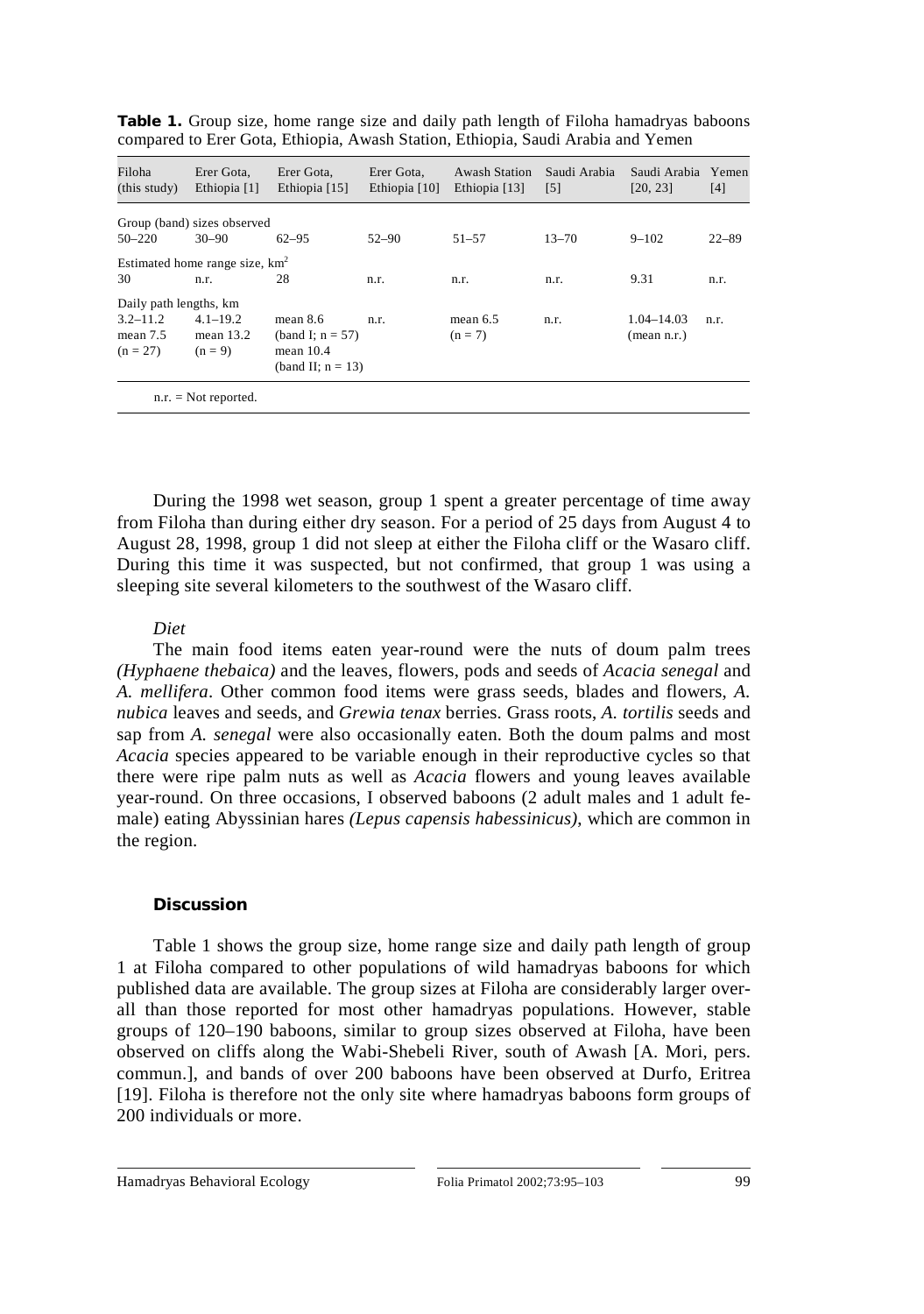While the estimated home range size for group 1 at Filoha is clearly an underestimate and reflects mainly the dry season only, some comparative statements can be made. Not only is the home range for this population much larger than Saudi Arabian populations for which home range data are available  $(9.3 \text{ km}^2 \text{ in the Al-})$ hada Mountains of Saudi Arabia [20]), but it is as large *or larger* than home ranges for other hamadryas populations in Ethiopia (28 km<sup>2</sup> at Erer Gota [15]). A larger home range size for the Filoha population would not be surprising, as group sizes at Filoha are larger as well and socioecological theory would predict a positive relationship between group size and home range size, a pattern that generally holds among primates [21]. Unfortunately, comparative data from other hamadryas sites are currently limited to the above two, as Kummer [1] and Nagel [13] did not report home range sizes; Abegglen [10] did not follow his study group away from the sleeping sites; and Kummer et al. [5], Biquand et al. [22, 23], Al-Safadi [4] and Zinner et al. [3, 19] conducted only surveys and so did not report ranging data (table 1).

On average, daily path lengths of the Filoha hamadryas baboons are shorter than those reported by Kummer [1] for the White Rock troop near Erer Gota, who ranged from 4.1 to 19.2 km a day, averaging 13.2 km for the 9 daily routes that Kummer and Kurt [9] were able to map. The Filoha path lengths are comparable, however, to those of Nagel's hamadryas study group near Awash Station (which averaged 6.5 km over 7 routes), Sigg and Stolba's study groups at Erer Gota (which averaged 8.6 km over 57 routes for band I and 10.4 km over 13 routes for band II) and Boug's population in the Alhada Mountains of Saudi Arabia (which ranged from 1.04 to 14.03 km; no average or number of routes reported).

Results from Filoha show a slight, but not statistically significant, effect of seasonality in that wet season daily path lengths were slightly longer than dry season daily path lengths. Boug et al. [20] found a similar relationship between seasonality and daily path length for the hamadryas baboons at Alhada Mountain in Saudi Arabia. There, the baboons had the smallest home range and shortest daily path length in August, the driest month, and the longest daily path lengths in April, when vegetation was more abundant. Both of these studies suggest a pattern of longer daily path lengths during periods of resource abundance and shorter path lengths during periods of resource scarcity, a pattern opposite to that predicted by socioecological theory [21]. At Filoha, this pattern may be explained by the fact that the Filoha hot springs are a reliable year-round source of water for baboons. During the dry season, the baboons may need to come to Filoha if only to obtain drinking water, whereas during the wet season there is standing water available elsewhere. Although the baboons clearly use other resources in the Filoha area besides the water (e.g. doum palm nuts), they are not as dependent on Filoha as a water source during the wet season and may be more flexible in their ranging behavior during this time than during the drier months. Whether the baboons actually travel farther per day during the wet season or simply range in a slightly different area is not yet clear. Further observations of the Filoha population during the wet season will add to this data set and help to clarify the relationship between seasonality and ranging patterns in this population.

Aside from the larger group sizes and probable larger home range sizes, the main ecological difference between the Filoha hamadryas and other hamadryas populations was the apparently high frequency with which baboons at Filoha ate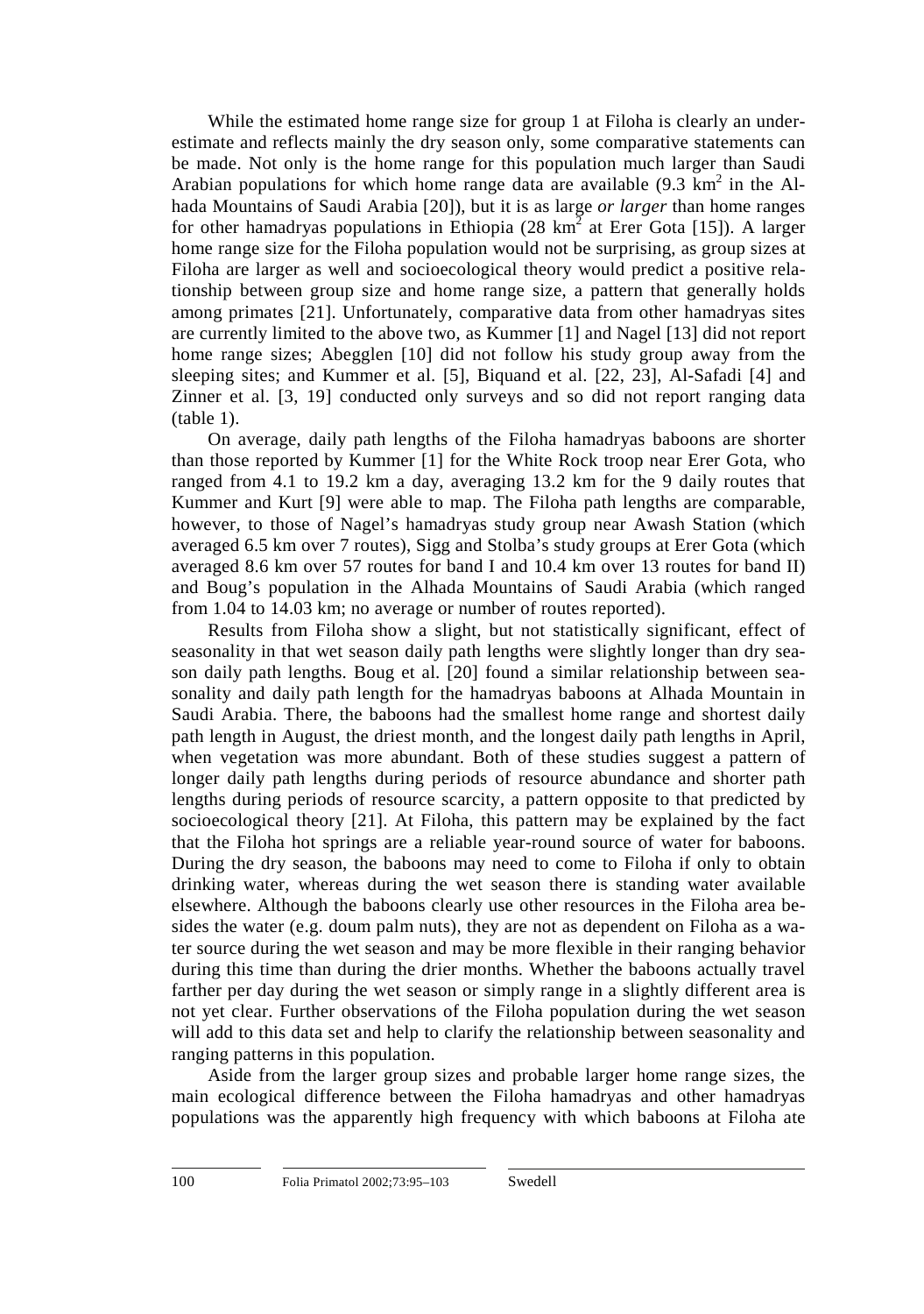doum palm nuts. Palm nuts are presumably high in fat and probably satisfy a large portion of a baboon's daily caloric requirements. The high abundance of palm nuts in the Filoha area may be one factor allowing the large group sizes there compared to other areas where hamadryas have been studied. Further studies focusing on the feeding ecology of this population, ongoing at the present time, will provide quantitative data on patterns of feeding behavior and should further elucidate the relationship between resource availability and social structure in hamadryas baboons.

Although palm nuts appeared to be an important resource for this population and were available within a short distance of one of their primary sleeping cliffs, the baboons still traveled up to 11 km (or more) each day. There may have been some critical nutrient, not available in palm nuts, that the baboons were seeking in these other areas. Although the baboons were not directly observed eating anything in these other areas that was obviously unavailable at Filoha, systematic data on feeding behavior were not collected and so other food resources may have been easily overlooked. Alternatively, the Filoha hamadryas population may be to some degree constrained by its phylogenetic history in that it need not travel more than a couple of kilometers each day in order to satisfy its caloric and nutritional requirements and yet it does so anyway. Hamadryas baboons, due to their presumable evolution in a semi-arid environment where food resources are scarce [8], may be to some extent genetically predisposed to range a certain minimum distance per day, or at least a minimum distance over a several-day period, even if food resources are relatively abundant. Many aspects of hamadryas behavior, such as male herding and 'notifying' (whereby one male quickly approaches, looks at, presents to and then leaves another male), appear to be invariable under a wide array of environmental conditions [24, 25], and hamadryas ranging behavior may be no exception to this pattern. Lackman-Ancrenaz [26] found that a group of hamadryas baboons in Taif, Saudi Arabia, still traveled long distances each day and exhibited a multilevel social system typical of wild hamadryas even though they could probably meet all of their food requirements by feeding at the city garbage dump. This observation suggests that the hamadryas multi-level social system and ranging patterns, although they may have originally evolved for ecological reasons, do not readily revert back to a social system with more cohesive groups and shorter travel lengths even when ecological conditions are favorable.

On the other hand, Nagel [13] found that his hamadryas study group near Awash Station had a significantly shorter mean daily path length than the hamadryas groups near Erer Gota. Compared to Erer Gota, a semi-arid region more characteristic of typical hamadryas habitat, Nagel's group inhabited an area of gallery forest along the Awash River, and its home range probably also included the Awash Station garbage dump, a site at which baboons have often been observed foraging [C. Jolly and J. Phillips-Conroy, pers. commun.]. Nagel's results suggest, therefore, because the habitat near Awash Station appears to be richer in resources than that around Erer Gota, that there may in fact be a relationship between local environmental conditions and hamadryas ranging patterns. The mean daily path length of Filoha hamadryas baboons (7.5 km) is intermediate between that shown by the Awash Station (6.5 km) and the Erer Gota hamadryas baboons (8.6 km, 10.4 km and 13.2 km; table 1). If Filoha is also intermediate in habitat quality between Awash Station and Erer Gota, then the relationship between habitat quality and daily path length among these 3 sites suggests that hamadryas baboons may be

Hamadryas Behavioral Ecology Folia Primatol 2002;73:95–103 101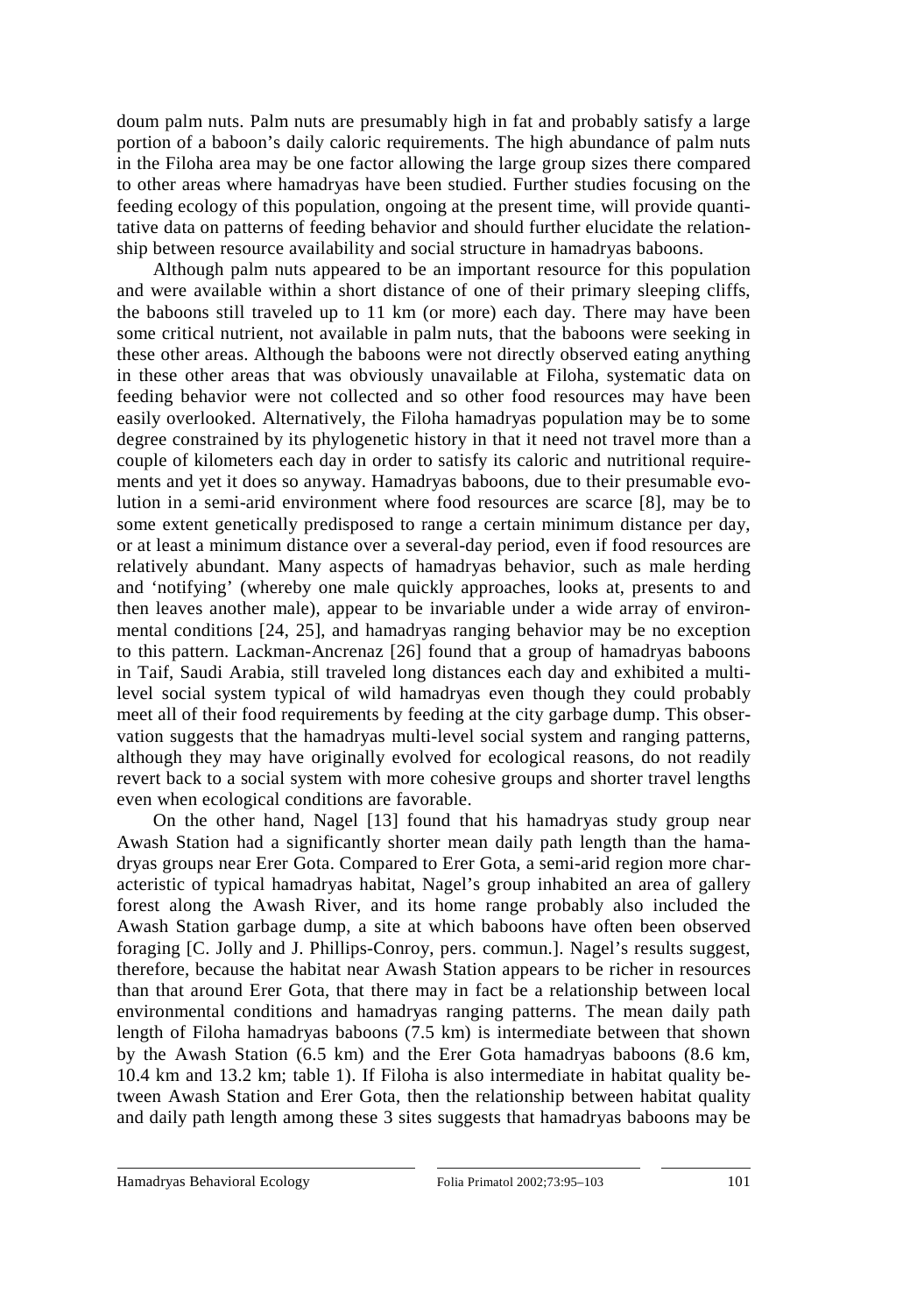somewhat flexible in their ability to adjust their ranging patterns to resource availability. Although rainfall data for these 3 sites are not available, qualitative observations suggest that Filoha is indeed intermediate in habitat quality due to its being generally drier than the riverine forest of Awash Station but richer than Erer Gota due to the presence of hot springs and doum palms as additional resources.

In summary, the main ecological traits distinguishing the Filoha population from other hamadryas populations are the large group sizes, the probable larger home range sizes, and the apparent importance of doum palm nuts as a food resource. Despite the year-round availability and exploitation of palm nuts, however, the Filoha hamadryas baboons were similar in their daily path lengths to other hamadryas populations, and their home range sizes may in fact be larger than those reported for other sites. At Filoha, the availability of an abundant, year-round food resource such as doum palm nuts results in larger group sizes but not reduced home ranges and daily path lengths. This suggests the possibility that hamadryas ranging patterns, like some aspects of hamadryas male behavior [24, 25], may be less flexible and somewhat independent of local environmental conditions, whereas hamadryas group size may vary depending on the distribution and abundance of local resources. Further studies of wild hamadryas, both in the Horn of Africa and the Arabian peninsula, will undoubtedly shed further light on the relationship between ecology and behavior in hamadryas baboons.

## **Acknowledgments**

This research took place in affiliation with the Department of Anthropology at Columbia University and the New York Consortium in Evolutionary Primatology (NYCEP). For funding to support this research, I thank the Wenner-Gren Foundation for Anthropological Research (6034), the National Science Foundation (SBR-9629658), the L.S.B. Leakey Foundation, the National Geographic Society and NYCEP. This research could not have taken place without the assistance, support and permission of the Ethiopian Wildlife Conservation Organization, the Department of Biology at Addis Ababa University and the Awash National Park Baboon Research Project. For logistical support, I thank Clifford Jolly, Jane Phillips-Conroy, Goitum Redda, Minda Wordofa, Kebbede Yibelendes and Eric Sargis. For valuable comments, I thank Marina Cords, Clifford Jolly, John Oates and two anonymous reviewers.

#### **References**

- 1 Kummer H: Social Organization of Hamadryas Baboons: A Field Study. Chicago, University of Chicago Press, 1968.
- 2 Wolfheim JH: Primates of the World: Distribution, Abundance, and Conservation. Seattle, University of Washington Press, 1983.
- 3 Zinner D, Peláez F, Torkler F: Distribution and habitat associations of baboons *(Papio hamadryas)* in Central Eritrea. Int J Primatol 2001;22:397–413.
- 4 Al-Safadi MM: The hamadryas baboon, *Papio hamadryas* (Linnaeus, 1758) in Yemen (Mammalia: Primates: Cercopithecidae). Zool Middle East 1994;10:5–16.
- 5 Kummer H, Banaja AA, Abo-Khatwa AN, Ghandour AM: Mammals of Saudi Arabia: Primates: A survey of hamadryas baboons in Saudi Arabia. Fauna Saudi Arabia 1981;3:441–471.
- 6 Kamal KB, Ghandour AM, Brain PF: Studies on new geographical distribution of hamadryas baboons, *Papio hamadryas,* in the western region of Saudi Arabia. J Egypt Vet Med Assoc 1994;54:81–89.
- 7 Kummer H: Two variations in the social organization of baboons; in Jay PC (ed): Primates: Studies in Adaptation and Variability. New York, Holt, Rinehart & Winston, 1968, pp 293–312.